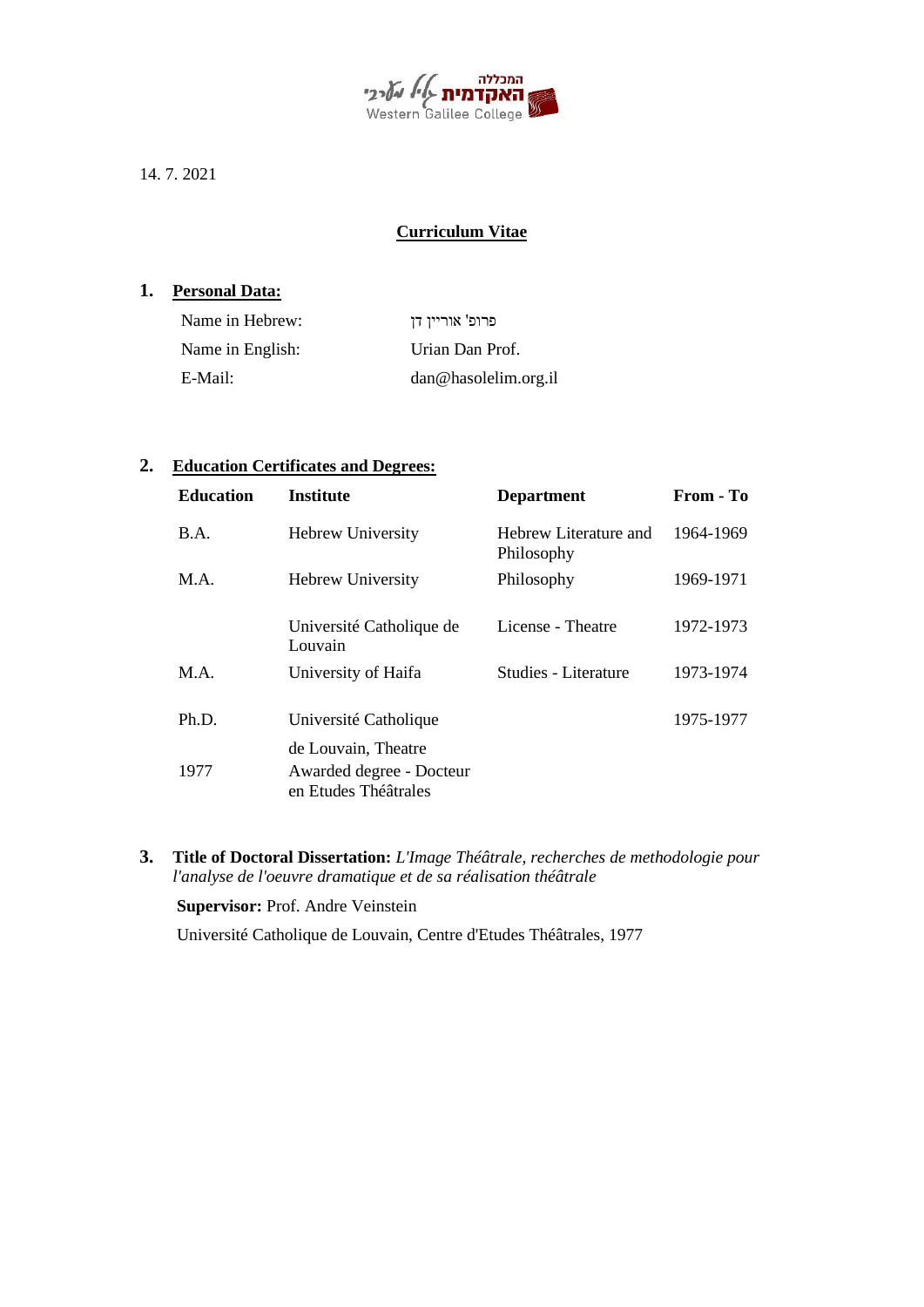

## **4. Supervision of Ph.D. and M.A. Students:**

Supervision of Ph.D. students:

- 1. Shlomit Bresler, "Women's Community Theatre in Israel: Ethnographic Research in Fringe Theatre Groups" (with Prof. Moshe Shokeid). (2004).
- 2. Lea Gilula, "The Cameri Theater From Its Inception Till 1961: The Period of its Flourishing, the Crisis and its Correction" The Hebrew University, Jerusalem (with Prof. Alon Kadish). (2008).
- 3. Sigal Barkai, "Representations of Masculinity in Israeli Drama and Theatre".
- 4. Peter Harris, "Inter-group Contact in the Aesthetic Space:.Changing perceptions of reality through the meeting of two socially polarized groups in the theatrical arena". (with Prof. Shimon Levy).

### Supervision of M.A. students:

- 1. Rachel Shilo, "Actors as Repentants". (2002).
- 2. Nili Laor-Blasbelg," The Reception of the Performance Games in the Backyard by Teenage Audiences". (2003).
- 3. Aviv Luz, "The Kibbutz Crisis as Portrayed in the Theater". (2004).
- 4. Ita Brandstatter, "Teaching by way of Negotiation, A Case Study". (2004).
- 5. Sigal Barkai, "Homosexuality in the Israeli Theater". (2005).
- 6. Michal Bar-Yosef, "The Reception of the Play, Father's Braid". (2006).
- 7. Smadar Mor, "The Reception of the Children's Play Utz Li Gutz Li'. (2006).
- 8. Nahum Israeli, "The Teaching of Israeli Theater in the Israeli High Schools". (2006).
- 9. Uzi Shtain, "Stand up-comedy in Israel". (2007).
- 10. Yoel Ofek, "The Western Musical and the Israeli Musical: The Portrayal of Israeli Society in the Genre of the Musical, in particular in: 'Kazablan', 'I Like Mike' and 'Salah Shabatti'." (2008).
- 11. Shahar Kappel, "Unique Narrative Patterns in Television Drama Series". (2008).
- 12. Hila Ilan, "The inauguration celebration an identity edifying ceremony in a secular community", Sociology, The Open University. (2009).
- 13. Dan Birenboim. 'Discourse of inclusion and exclusion un the Israeli Theatre: The representation of 'others' during the years 2001-2011", Sociology, The Open University. (2013)

## **5. Academic And Professional Awards:**

- 9 Research Grants from Oranim Research Committee. 18500 shekel.
- 1 Research Grant from "Jewish-Arab Centre" University of Haifa, 2000 shekel.
- 1 Research Grant from the Department of Arab Culture in the Ministry of Education, 3000 shekel.
- 1 Research Grant from Tel-Aviv University 1999, 4500 \$.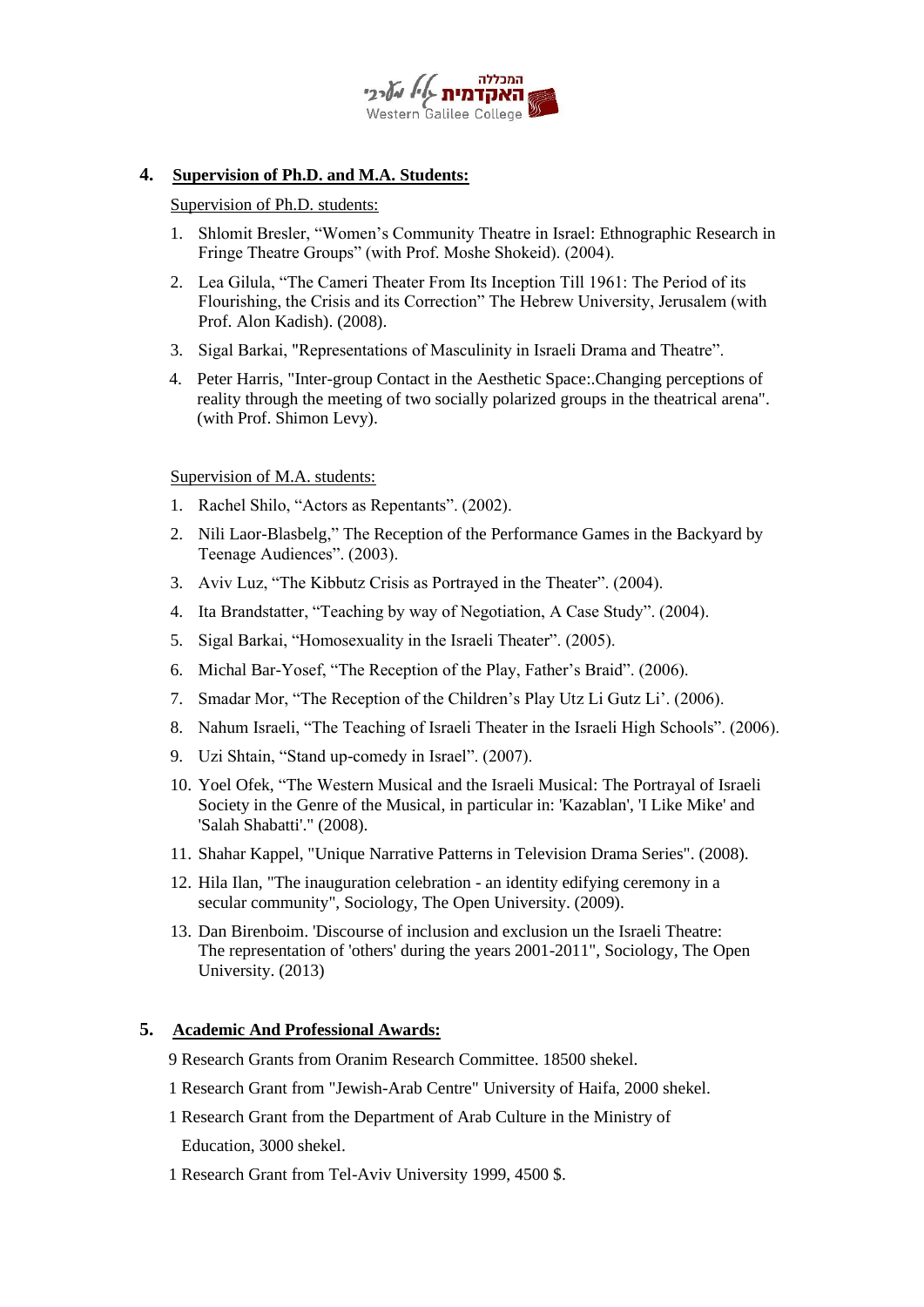

Skirball Visiting Fellowship, Oxford Centre for Hebrew and Jewish Studies, 2000.

Mifal Hapais, Israeli Thearte in the age of Television, 61.000 shekel, 2015.

אתר התאטרון הישראלי )עם פרופ' שמעון לוי ופרופ' נורית יערי(. מפעל הפיס ואוניברסיטת תל אביב, 300.000  $.2019, \mathrm{m}$ 

## **6. Academic And Professional Experience:**

| Dates | Name of Institution and Department         | Rank                       |
|-------|--------------------------------------------|----------------------------|
| 1995  | University of Tel Aviv Faculty of the Arts | Senior Lecturer            |
| 1998  | University of Tel Aviv Faculty of the Arts | <b>Associate Professor</b> |
| 2010  | University of Tel Aviv Faculty of the Arts | Professor                  |

# **7. Offices In University Academic Administration:**

| 1988-1995   | Head, Section for Aesthetic Education, Education                                                |
|-------------|-------------------------------------------------------------------------------------------------|
|             | Department, University of Haifa                                                                 |
| 1986-1996   | Head, Drama Department, University Division, Oranim                                             |
| 1986-1995   | Head, Section for Teaching Certificate in Drama,                                                |
|             | Oranim                                                                                          |
| 1995-2001   | Head, Educational Theatre and Community Theatre -<br>Department of Theatre, Tel Aviv University |
| 1995 - 2012 | Head, Section for Drama Teaching Certificate,<br>School of Education, Tel Aviv University       |
| 2002-2006   | Chair, Follow-up Committee, M.A. degree in Film & Television                                    |
| 2003-2008   | Chair, Committee on Teaching, Faculty of Arts, Tel Aviv<br>University                           |
| 2008-2012   | Chairperson of the Interdisciplinary Program in the Arts                                        |
| 2009-2012   | Head of Research Student Committee, Faculty of Arts, Tel Aviv<br>University                     |
| 2011-2016   | Chair, Dept. of Theater Studies, Western Galilee College                                        |

## **8. Scholarly positions and activities outside the University:**

| From-To   | <b>Positions</b>                                 |
|-----------|--------------------------------------------------|
| 1990-1996 | Head, Curriculum Committee in Theatre - for the  |
|           | Ministry of Education                            |
| 1992-1994 | Head, Curriculum Committee for "Mofet" - for the |
|           | Ministry of Education: "Drama in<br>Education"   |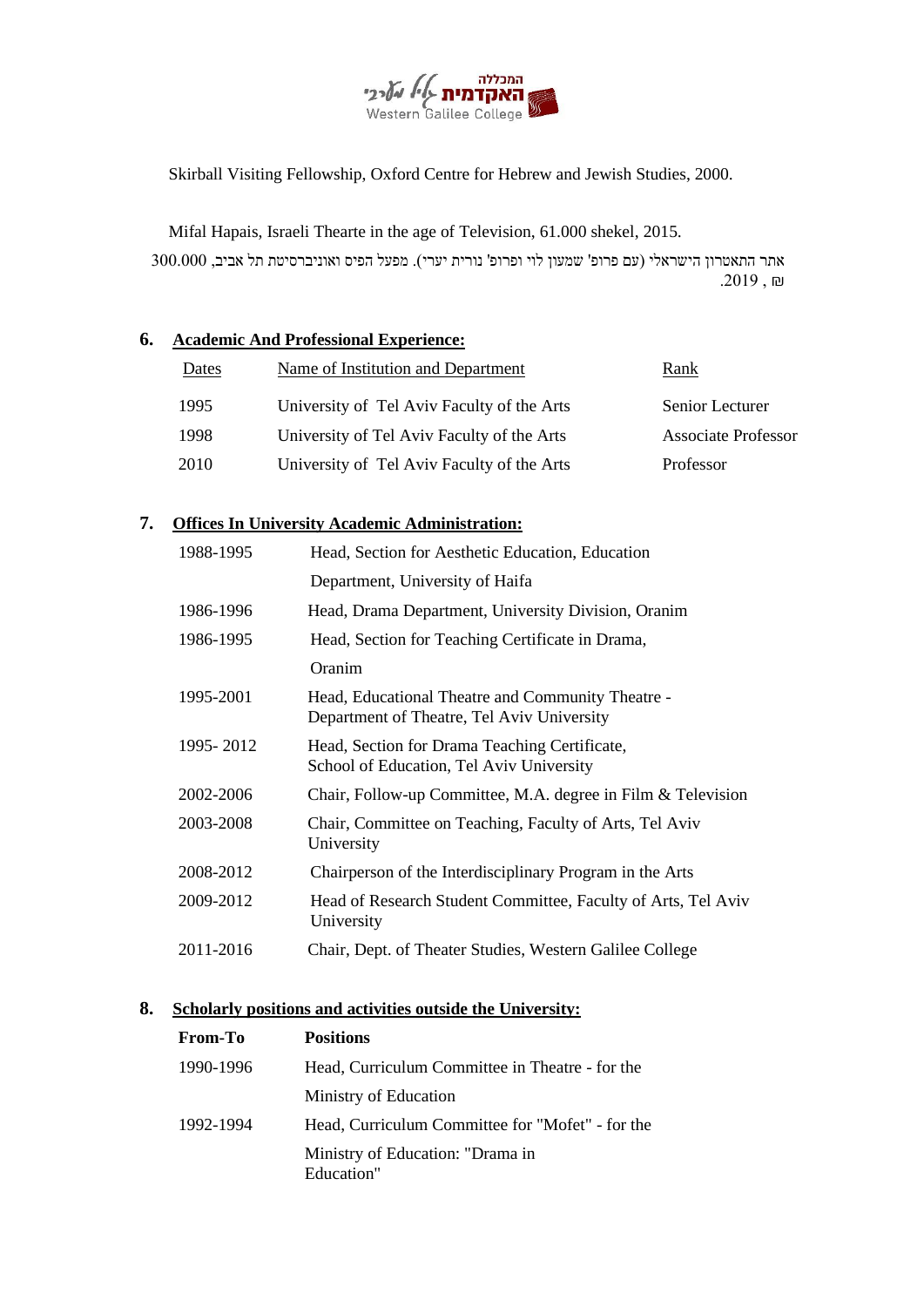

| <b>From-To</b> | <b>Positions</b>                                             |
|----------------|--------------------------------------------------------------|
| 1992-2002      | Academic Consultant to Ministry of Education                 |
|                | Committee for Arts Studies for Infant<br>Schools             |
| 1990-1999      | Member of Ministry of Education's Pedagogical                |
|                | Secretariat Professional Committee on<br><b>Theatre Arts</b> |
| 1993-1995      | Co-Editor with Avi Oz:                                       |
|                | Haifa Studies in Jewish and Israeli Drama                    |
| 1991-2000      | Co-Editor with Yoel Eisenberg:                               |
|                | Journal of Educational Topics                                |
| 1996-2001      | Chair, Advisory Committee for Theatre Education for          |
|                | Kindergartens, Ministry of Education                         |
| 2011           | יו"ר חבר השופטים בפסטיבל לתאטרון אחר, עכו                    |
| 2021-2023      | חבר בוועדת המל"ג למינוי פרופסורים אמנויות וחינוך             |
|                |                                                              |

# **9. Active Participation In Scientific Meetings:**

| <b>Conference</b>                                                | <b>Place and Dates</b>                  | <b>Title of Your Presentation</b>                         |
|------------------------------------------------------------------|-----------------------------------------|-----------------------------------------------------------|
|                                                                  |                                         | or Discussion                                             |
| On Scenery in Theatre                                            | University of Haifa,<br>1983            | Playwriter, Director and Designer                         |
| On Masks                                                         | University of                           | The Methodology of the Study of Masks in                  |
|                                                                  | Tel-Aviv, 1984                          | Plays and in the Theatre                                  |
| <b>Translation for Theatre</b>                                   | Hebrew University<br>Jerusalem, 1986    | Translations and Adaptations of "Tartuffe" into<br>Hebrew |
| Drama and Education<br>$(1)$ - Academic Co-<br>Ordinator         | University of Haifa and<br>Oranim, 1987 | Teaching Drama, A Program for the Coming<br>Decade        |
| New Methods in<br>Drama Research                                 | University of Haifa,<br>1987            | The Play as a Text for the Theatre                        |
| Drama and Education<br>(2) - Academic Co-<br>ordinator           | University of Haifa and<br>Oranim, 1987 | Methodology in the Teaching of Plays                      |
| 11th Congress of the<br><b>Federation of Theatre</b><br>Research | Stockholm, 1989                         | <b>Education in Theatre for New Audiences</b>             |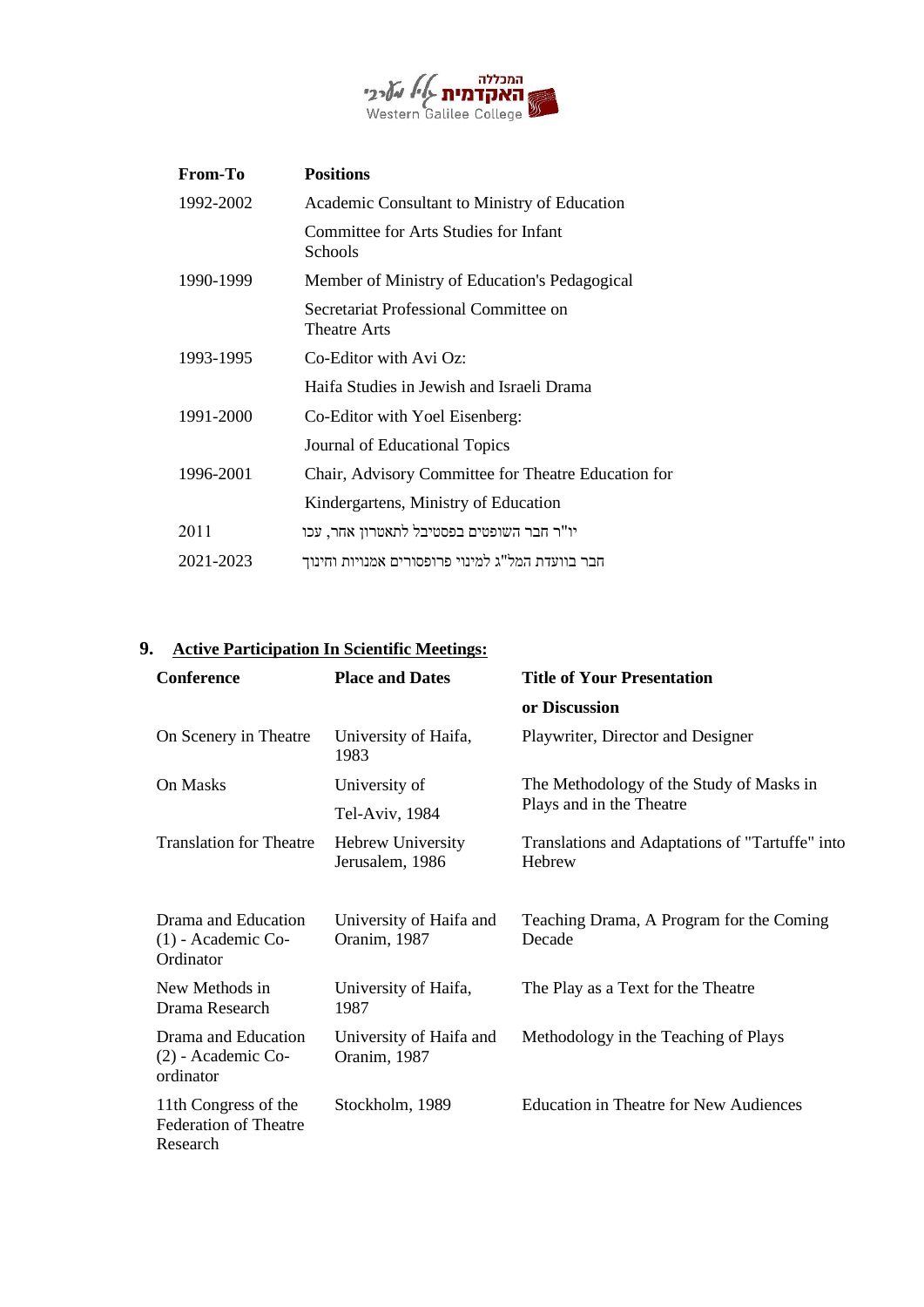

| Conference                                                                         | <b>Place and Dates</b>                                        | <b>Title of Your Presentation</b>                                                           |
|------------------------------------------------------------------------------------|---------------------------------------------------------------|---------------------------------------------------------------------------------------------|
|                                                                                    |                                                               | or Discussion                                                                               |
| FIRT Conference:<br>"Small is Beautiful"                                           | University of Glasgow,<br>1990                                | The Image of the Arab in Israeli Theatre: from<br>Adversary to Lover                        |
| The European Theatre<br>Congress                                                   | University of Barcelona,<br>1991                              | The Image of the Arab on the Hebrew Stage                                                   |
| <b>FIRT</b> Conference:<br><b>Cultural Politics and</b><br>the Theatre             | University of Dublin,<br>1992                                 | Dual Culture of Israeli Arabs as Policy in<br>Israel, and as a Theme in the Israeli Theatre |
| Drama and Education<br>(3) - Academic Co-<br>ordinator                             | Oranim, 1992                                                  | <b>Teaching Theatre Plays</b>                                                               |
| The Eleventh World<br>Congress of Jewish<br><b>Studies</b>                         | Jerusalem, 1993                                               | From Competition to Exploitation: The Image<br>of the the Arab in Israeli Theatre           |
| War Plays                                                                          | Haifa University, 1994                                        | Theatre and the Intifada                                                                    |
| Children's Theatre in<br><b>Transition from One</b><br>Culture to Other<br>Culture | Tel-Aviv University,<br>1994                                  | Academic Co-ordinator                                                                       |
| The Psychology of<br>Peace and Conflict                                            | Truman Institute, The<br>Hebrew University<br>Jerusalem, 1995 | The Psychology of Peace and Conflict in the<br><b>Israeli Theatre</b>                       |
| <b>Education Théâtrale</b><br>Université Libre de<br>Bruxelles, 1996               | Tolosa, Spain                                                 | Education Théâtrale Pourquoi? Pour Qui? Et<br>Comment?                                      |
| 12th World Congress<br>of Jewish Studies                                           | Jerusalem,<br><b>July 1997</b>                                | The Judaic Nature of Israeli Theatre                                                        |
| 1948-1998: Fifty Years                                                             | The University of                                             | Israeli Realities and Israeli                                                               |
| of Hebrew Culture in<br>Israel                                                     | Chicago<br>April 19-22, 1998                                  | Theatre.                                                                                    |
| 50 Years of Art<br>Research in Israel                                              | "Motar" – The Faculty<br>of Arts Tel Aviv<br>University       | Ideological Aspects of the Israeli Theatre:<br>Theory and Methodology                       |
|                                                                                    | 24-25 March 1998                                              |                                                                                             |
| The Israeli Society for<br>the Study of Jewish<br>Education                        | Schechter Institute 14-<br>15 October 1998                    | The Israeli Theatre and the Problem of<br>Jewish Education in Israel                        |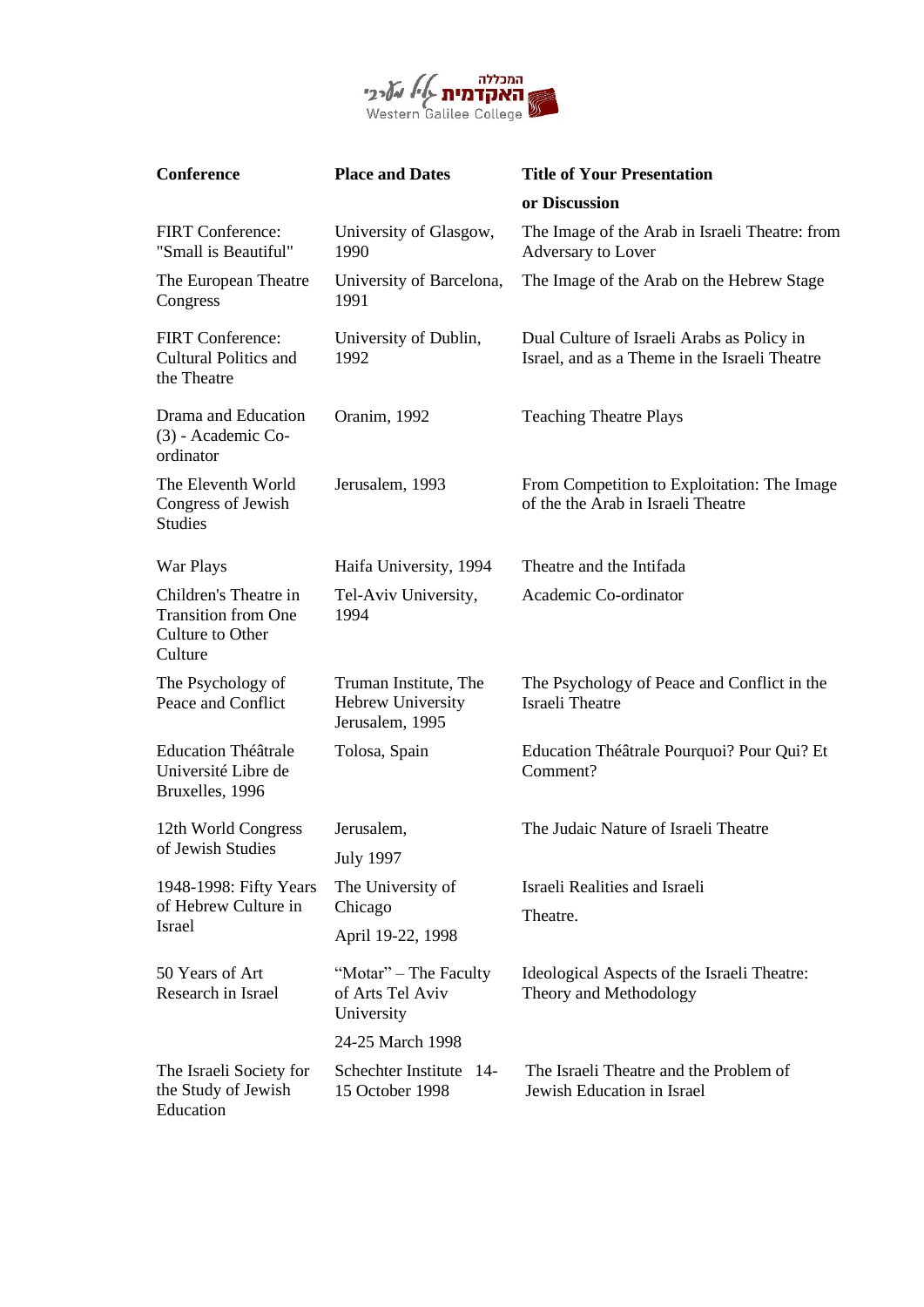

| Conference                                                                                              | <b>Place and Dates</b>                                            | <b>Title of Your Presentation</b><br>or Discussion                                 |
|---------------------------------------------------------------------------------------------------------|-------------------------------------------------------------------|------------------------------------------------------------------------------------|
| Is Education towards<br>Democracy possible in<br>Israel?                                                | Oranim                                                            | Society in the Theatre                                                             |
|                                                                                                         | 7-9 October 1998                                                  |                                                                                    |
| Congress of the<br><b>Federation of Theatre</b><br>Research                                             | Canterbury University<br><b>July 1998</b>                         | Religious-Zionist Women in Community<br>Theatre                                    |
| Women in Israeli<br>Theatre                                                                             | Tel Aviv University and<br>the Hebrew University                  | Conference organizer with Prof. Devora<br>Gilula.                                  |
|                                                                                                         | 22-23 May 1999                                                    |                                                                                    |
| The Annual                                                                                              | Oranim                                                            | Eastern and Ashkenazi Jews                                                         |
| Conference of Teacher<br>Researchers, Oranim                                                            | 25 May 1999                                                       | In the Israeli Theatre                                                             |
| Research in Drama and                                                                                   | University of Exeter                                              | Rape in the "Youth Theatre"                                                        |
| Theatre in Education                                                                                    | April 1999                                                        |                                                                                    |
| Educating for an                                                                                        | University of Haifa                                               | When Theatre Meets Reality                                                         |
| <b>Emerging Global</b><br>Field, International<br>Conference                                            | 7-8, November, 1999                                               |                                                                                    |
| Aesthetics and                                                                                          | University of Haifa                                               | The Study of Drama in Education $-A$ New                                           |
| Education                                                                                               | 13 January 2000                                                   | Methodology                                                                        |
| The Annual                                                                                              | Oranim                                                            | Theatre Education and the Teaching of Theatre                                      |
| Conference of Teacher<br>Researchers, Oranim                                                            | <b>May 2000</b>                                                   | - Ideological Aspects                                                              |
| Utopia and Dystopia:<br>Reality, Fiction and<br>Politics                                                | The Open University 31<br><b>May 2000</b>                         | Dystopian Visions in Hebrew Theatre.                                               |
| Jewish Education and<br>Jewish Identity in<br><b>Diverse Settings</b>                                   | Bar-Ilan University 11-<br>12 December 2000                       | The Ethnic Problem in Israeli Theatre:<br><b>Educational and Community Aspects</b> |
| The FIRT conference                                                                                     | The University of Lyon<br>18-23 September 2000                    | <b>Televised Theatre</b>                                                           |
| The Second Scientific                                                                                   | <b>Bar-Ilan University</b>                                        | The Ethnic Problem in Israeli Theatre -                                            |
| International<br>Conference of the<br><b>Israeli Association for</b><br>Research in Jewish<br>Education | 11-12 December 2000                                               | <b>Educational and Community Aspects</b>                                           |
| International<br>Conference on Teacher<br>Training                                                      | Mofet Institute, Ministry<br>of Education, 12-14<br>February 2001 | Educational Drama – From Theory to Case<br><b>Studies</b>                          |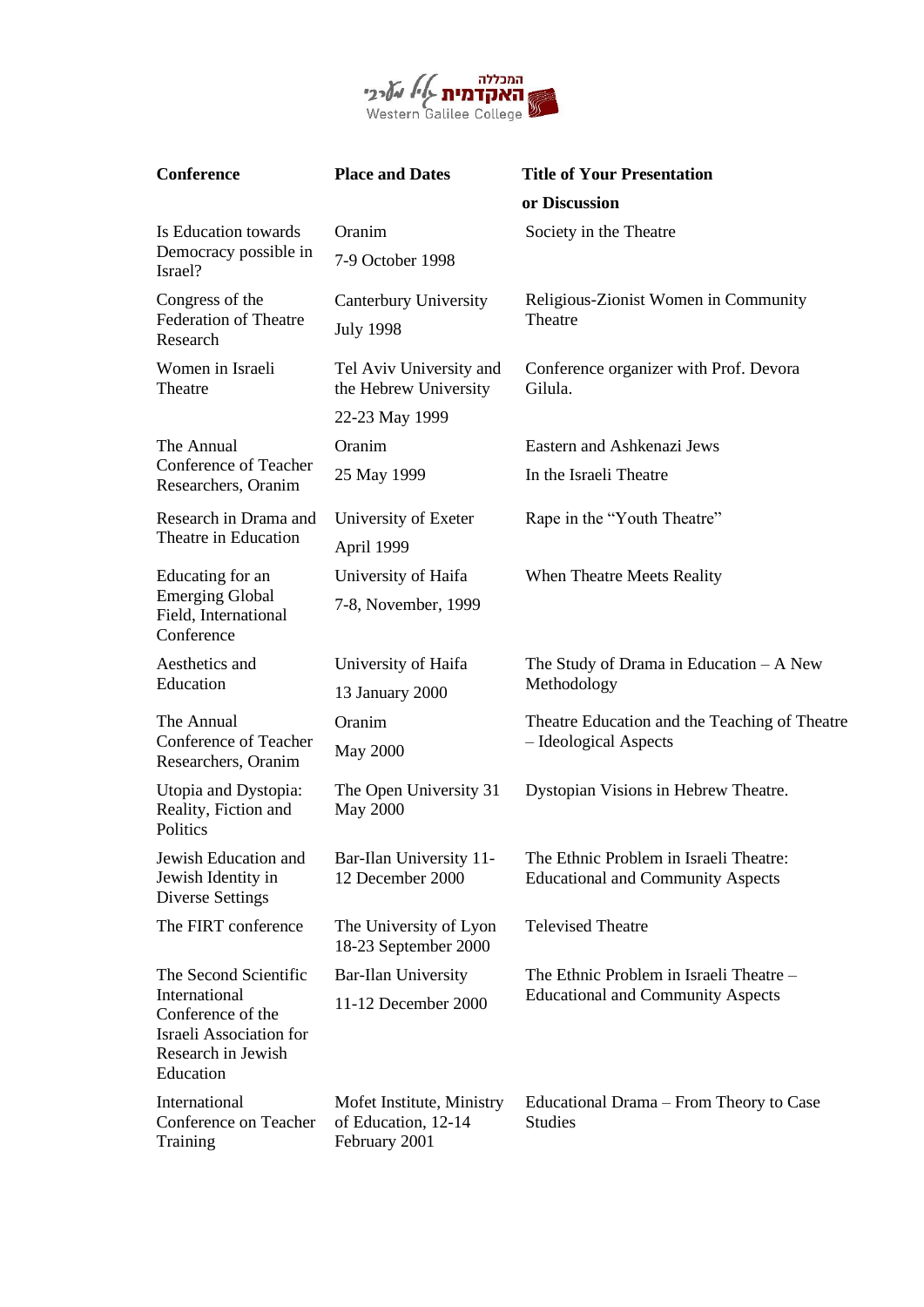

| <b>Conference</b>                                             | <b>Place and Dates</b>                                     | <b>Title of Your Presentation</b>                  |
|---------------------------------------------------------------|------------------------------------------------------------|----------------------------------------------------|
|                                                               |                                                            | or Discussion                                      |
| The Annual<br>Conference of Teacher<br>Researchers, Oranim    | Oranim                                                     | The Ethnic Problem in the Israeli Theatre          |
| The Qualitative                                               | Tel Aviv University                                        | Qualitative Research of Cultural Texts             |
| <b>Research Conference</b>                                    | 21 September 2001                                          |                                                    |
| Israeli Theatre, Centre                                       | Yad Ben Zvi                                                | Conference organization                            |
| and Periphery                                                 | May 2003                                                   |                                                    |
| 25 <sup>th</sup> Acco Festival                                | 2004: Acco Festival                                        | Conference organization;                           |
|                                                               |                                                            | Shosh Avigal as a Culture Mediator.                |
| Socialization into<br>Conflict in Israeli-<br>Jewish Society. | Tel-Aviv University<br>May 2005                            | Jews and Arabs in Theatre and Television<br>Drama. |
| Les nouvelles écritures<br>dramatiques d'Israel               | Université Marc Bloch-<br>Strasbourg II 28-30<br>mars 2006 | Théâtre et société                                 |
| Isra-drama                                                    | Regard sur la<br>dramaturgie israélienne<br>en français »  |                                                    |
|                                                               | $1-2.12.06$ , Institute of<br>Israeli drama:               |                                                    |
|                                                               | e théâtre politique en<br>Israel                           |                                                    |
| "Not Amusement<br>Only"                                       | The Hebrew University<br>of Jerusalem 4 June<br>2008       |                                                    |
|                                                               | Sixty Years of Israeli<br>Theatre                          |                                                    |
| "le théâtre israelien et<br>le conflit israelo-               | Université de<br>Strasbourg, GEO                           | "le théâtre politique en Israel"                   |
| palestinien"                                                  | 16-17, 4, 2015.                                            |                                                    |

# **10. Colloquium Talks and Other Invited Presentations:**

# **Place and Date Title**

International Seminar - Theoretical Issues in the Gestuality as a MotifStudy of Gestuality, University of Tel Aviv, 1992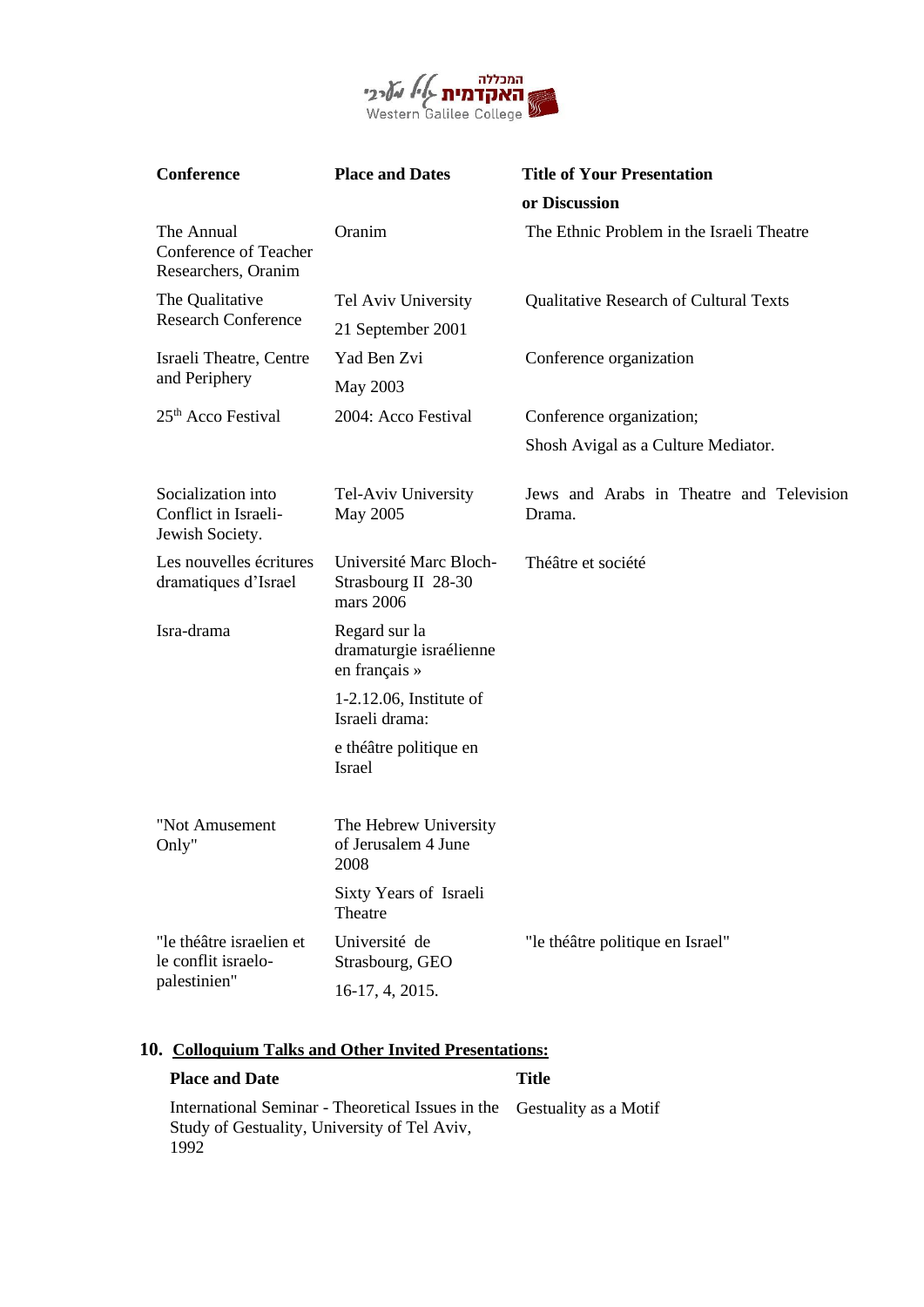

| <b>Place and Date</b>                                       | <b>Title</b>                                                    |
|-------------------------------------------------------------|-----------------------------------------------------------------|
| Cambridge, Oriental Studies, 1995                           | The Arabs in Israeli Theatre                                    |
| University of Haifa, 1995                                   | Religious Women's Theatre in Israel                             |
| Cambridge, Oriental Studies, 8 May 2000                     | Representations of Ideological Conflicts<br>in Israeli Theatre. |
| Oxford Centre for Hebrew and Jewish Studies,<br>June 2000.  | Theatre and Politics in Israel.                                 |
| L'Autre au miroir de la scène, Lille-<br>Valenciennes, 2010 | L'Arabe au miroir de la scène                                   |
| 2021 מרצה אורח במכון הישראלי לדמוקרטיה                      |                                                                 |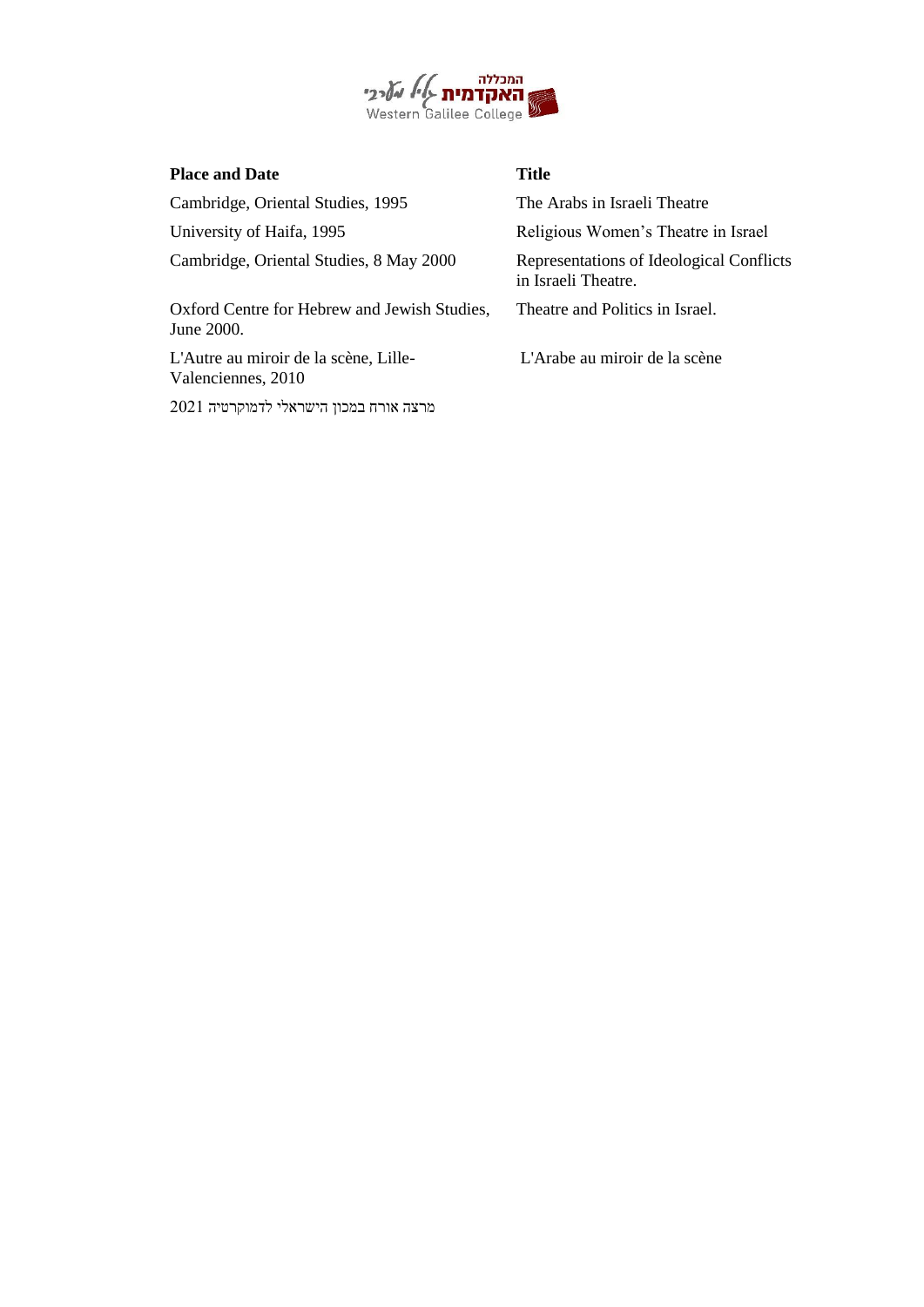

# **Publications**

### **Urian Dan Prof.**

**Books (as author)**

- 1. אוריין, ד. (1983). *המסכה בדרמה ובתאטרון*. תל אביב: ספרית פועלים והקיבוץ המאוחד - אפיק.
	- 2. אוריין, ד. (1988). *דרמה ותאטרון*. תל אביב: אור-עם.
	- .3 אוריין, ד. (1988). *ממחזה להצגה*. תל אביב: אור-עם.
	- 4. אוריין, ד. (1990). *הקמצן בתאטרון*. תל אביב: הקיבוץ המאוחד.
	- .5 אוריין, ד. )1996(. דמות הערבי בתאטרון הישראלי. תל אביב: אור-עם.
	- 6. אוריין, ד. (1998). *יהדותו של התאטרון הישראלי*. תל אביב: הקיבוץ המאוחד.
- .7 אוריין, ד. (2000). *שחיצת אל-ערבי פי אל-מסרח אל-אסראאיילי* (דמות הערבי בתאטרון הישראלי). תורגם לערבית על ידי מוחמד אחמד צאלח, עריכה והקדמה : מחמד חיליפה חסן אחמד, קהיר, אל-מג'לס אל-אעלא ל-ת'קאפה )המועצה העליונה לתרבות(, אל- משרוע אל- קומי ל-תרג'מה )הפרויקט הלאומי לתרגום(.
	- 8. أوريان, دان, <u>شخصية العربي في المسرح الإسرائيلي</u>. (ترجمة : محمد أحمد صـالح), القاهرة : المجلس الأعلى للثقافة, 2000.
		- .9 אוריין, ד. (2004). *הבעיה העדתית בתאטרון הישראלי*. תל אביב: האוניברסיטה . הפתוחה.
			- 10. אוריין, ד. (2004). *דרמה טלוויזיונית*. תל אביב: מכון מופ"ת.
				- https://www.haaretz.co.il/gallery/1.1513719 .11
			- 12. אוריין, ד. (2008). *תאטרון בחברה.* רעננה: האוניברסיטה הפתוחה.
			- 13. אוריין, ד. (2017). *תאטרון ישראלי בעידן טלוויזיוני.* אתר "בית אוצר.
				- 14. אוריין, ד. (2018 נובמבר). *מבוא לדרמה.* תל אביב: אור-עם. אוריין, ד. (2019). *תיאטרון טלוויזיוני*. תל אביב: אור עם.
- Urian, D. (1997). *The Arab in Israeli Drama and Theatre.* London: Routledge. .15
- Urian, D. (2000). *The Judaic Nature of Israeli Theatre: A Search for Identity*. .16 London: Routledge.

### **Books (as editor)**

- 17. ברוקט, א. (1987). *תולדות הדרמה והתאטרון*. תל אביב: מסדה.
- 18. אוריין, ד. (עורד) (1992). *נושאים בחינוך*. דרמה וחינוך. חיפה: אח.
- 19. אוריין, ד. (עורך ומחבר). קנול-יהלום, ו., ושינמן, ש. (1995). *דרמה בחינוך כתיבה, משחק וצפייה*. תל אביב: מכון מופ״ת, משרד החינוך, התרבות והספורט.
- .20 אוריין, ד. לאה גילולה )עורכים( )2017(. קומדיה: מאריסטופנס עד סיינפלד, כרך א', וכרך ב' רעננה, האוניברסיטה הפתוחה, 504 עמ', 325 עמ'.
- .21 אוריין ד. )2019(. אתר התאטרון הישראלי )עם פרופ' שמעון לוי ופרופ' נורית יערי(. מפעל הפיס ואוניברסיטת תל אביב.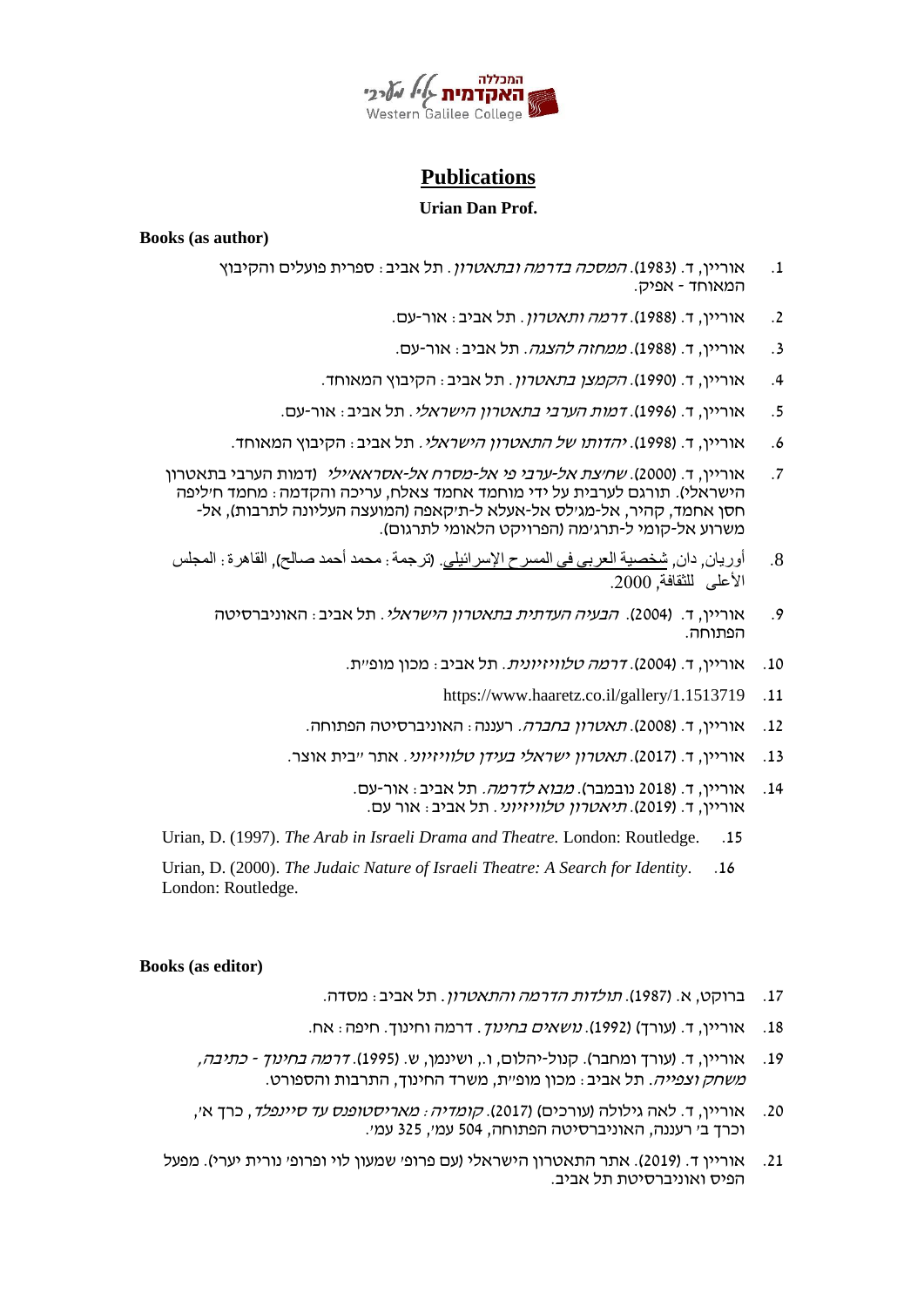

- 22. Urian, D. (1995). *Palestinians and Israelis in the Theatre, (*a special issue of Contemporary *Theatre Review)*. London: Routledge.
- 23. Urian, D., Karash, E., (1999). *Jewish Aspects of Israeli Culture*. London: Routledge.
- 24. Urian, D. (2001). *Drama in Education: Case Studies, (*a special issue of Contemporary *Theatre Review)*. London: Routledge.
- 25. Shevtsova, Maria., & Urian Dan (Eds.). (2002). *The Sociology of Theatre,* (a special issue of Contemporary *Theatre Review*). London: Routledge.
- 26. Urian, D (2011). Co-writer for the introduction and Theater adviser. In: Nurith Gertz & Deborah Dash Moore (Eds.). *The Posen Library of Jewish Culture and Civilization*, Vol. 10. New Haven: Yale University Press.

### **Chapters in Books**

- .27 אוריין, ד. )1982(. האביזר בדרמה ובתאטרון. בתוך: אדיר כהן )עורך(. הוראת הספרות. חיפה: בית הספר לחינוך של אוניברסיטת חיפה. גסטליט. .204-189
	- .28 אוריין, ד. )1997(. שנאת היהדות בתאטרון הישראלי. בתוך: אבינועם בן-זאב )עורך(. שנאה. תל אביב: זמורה ביתן .127-112
- .29 אוריין, ד., קינר, ג. (1998). הוראת התאטרון. *לקסיקון לחינוך וההוראה.* יצחק קשתי, מרדכי אריאלי, שמחה שלסקי )עורכים(, רמות, אוניברסיטת תל-אביב. .134-133
- .30 אוריין, ד. )2000(. התיאטרון הישראלי ומצוקות החינוך היהודי בישראל. בתוך: ברנדה בקון, ב. שרס, דוד זיסנויין, (עורכים). ח*קר החינוך היהודי*. תל אביב: בית הספר לחינוך, אוניברסיטת תל-אביב, 16-1.
- 31. אוריין, ד. (2004). פטריוטיות בתאטרון הישראלי. בתוך: דניאל בר-טל, אבנר בן-עמוס (עורכים). *פטריוטיזם, אוהבים אותך מולדת.* תל אביב: הקיבוץ המאוחד. 238-213.
	- 32. אוריין, ד. (2006). יהודים וערבים בתיאטרון ובדרמה הטלוויזיונית. בתוך: יחזקאל רחמים, דניאל בר-טל (עורכים). *רק על הסכסוך לדבר ידעתי*. תל אביב: מכון וולטר ליבך. אוניברסיטת תל אביב, .42-34
	- 33. אוריין, ד. (2013). הכיבוש באמנויות, בתוך: *השפעת הכיבוש על החברה הישראלית*, דניאל בר -טל, יצחק שנל )עורכים(, מוסד ביאליק, ,2013 .341-322
		- [https://lib.ruppin.ac.il/multimedia\\_library/pdf/45558.pdf](https://lib.ruppin.ac.il/multimedia_library/pdf/45558.pdf) .34
	- 35. אוריין, ד. (2017). מולייר בתאטרון. בתוד : קומ*דיה : מאריסטופנס עד סיינפלד*, דן אוריין ולאה גילולה, (עורכים), כרך א, רעננה, האוניברסיטה הפתוחה, 389-504.
- 36. Urian, D. (1990). The Study of a Play as Text for Performance in the Theatre: The Case of 'The Cherry Orchard'. *Assaph - Studies in the Theatre*, *4*, 35-54.
- 37. Urian, D. (1996). Symposium on Palestinian Theater. In: Linda Ben-Zvi, (ed.), *Theatre in Israel*. Ann Arbor: University of Michigan Press. 323-345.
- 38. Urian, D. (1996). The Image of the Arab on the Israeli Stage. In: Linda Ben-Zvi (ed.), *Theatre in Israel*. Ann Arbor: University of Michigan Press.. 227-268.
- 39. Urian, D. (1998). On Being an Audience: A Spectator`s Guide. In: David Hornbrook, (ed.), *On the Subject of Drama*. London: Routledge. 133-150.
- 40. Urian, D. (1999). *Bruria***,** *Theatre Company Jerusalem (1982-* ), In: Shimon Levy (ed.), *Theatre and Holy Script*, Sussex Academic Press, 222-237.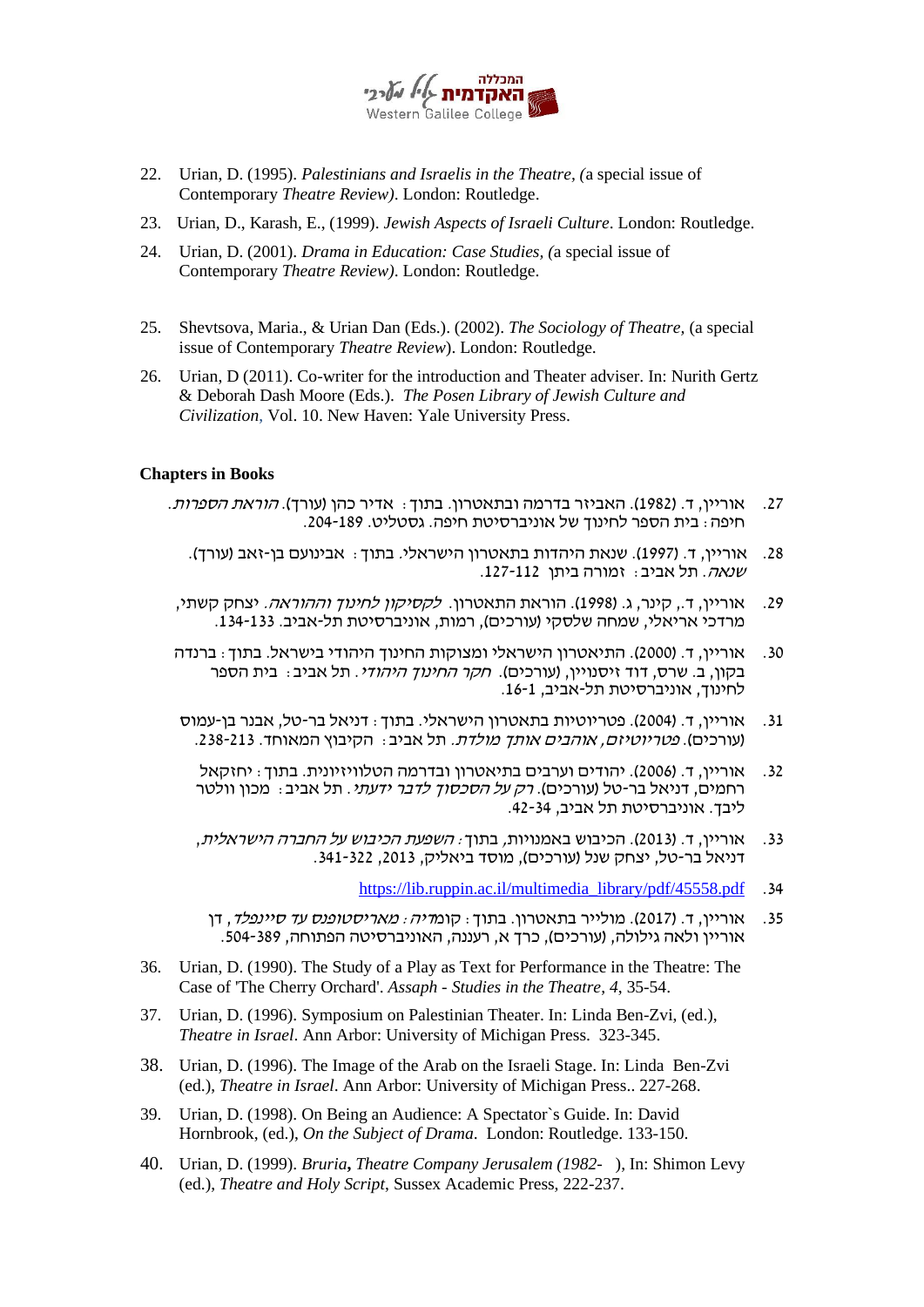

- 41. Urian, D. (2000). So Sarah Laughed to Herself. In: Glenda Abramson (ed.). *Modern Jewish Mythologies*.. Detroit: Wayne State University press for Hebrew Union College. 86-106.
- 42. Urian, D. (2006). Women and the Theatre Yishuv to the Present Day. In: Hyman, P.E., & Ofer, D., (eds.). *Jewish Women: A Comprehensive Historical Encyclopedia*. Philadelphia: JPS. 22.
- 43. Urian, D. (2006). Representation of Women in Hebrew Drama. . In: Hyman, P.E., & Ofer, D., (eds.). Jewish Women: A Comprehensive Historical Encyclopedia. Philadelphia: JPS. 16.
- 44. Urian, D. (2006). Kulturkampf in the Israeli Theatre. In: Glenda Abramson, & Hilary Kilpatrick (eds.). *Religious perspectives in Modern Jewish and Islamic Literatures.*  London: Routledge. 149-162.
- 45. Urian, D. (2011). Drama in Education as a Theatre Repertoire. In: Shifra Schonmann, (ed.), *Key Concepts in Theatre Drama Education*. Rotterdam, Boston & Taipei: Sense Publishers, 141-146.
- 46. Urian, D. (2012). The Cherry Orchard' as a play of European (Dis-)unity, *Europa: un design teatral*, Victor Molina, John London, eds. GRAE, Barcelona, 99-118. (Catalan).
- 47. Urian, D. (2012). L'Arabe au miroir de la scène israélienne. *L'Autre au miroir de la scène*, Karl Zieger, Catherine Dumas, (eds.), New York, Peter Lang. 263-274 (French).
- 48. Urian, D. (2013). The Occupation as Represented in the Arts in Israel. *The Israeli Occupation of the West Bank and Gaza Strip: Implications for the Occupying Society,* Daniel Bar-Tal, Izhak Schnell (eds.)., Oxford University Press, 438-470.
- 49. Urian, D. (2013). Representations of War in Israeli Drama and Theatre. *Representations of War in Israeli Society and Culture,* Ranen Omer-Sherman and Rachel Harris (eds.), Wayne State University Press, 281-299.
- 50. Urian, D. (2015). Pierre Bourdieu's 'Love for Art'. *The Wisdom of Many – Key Issues in Arts Education, International Yearbook for Research in Arts Education*, Shifra Schonmann (ed.), Waxman Publications, 298-307.
- 51. Urian, D. (2021). The Palestinians in the Israeli Theater, *Palgrave Handbook of Theatre and Race*. Tziana Morosetti, Osita Okabue (eds.). Palgrave, 177-194.

### **Articles in periodicals**

- 52. אוריין, ד. (1978). גן הדובדבנים בלבן. נוסח גיאורגיו שטרלר. *במה, 80-79,* 144-138.
	- .53 אוריין, ד. (1980). התפאורה בדרמה ובתאטרון. *עלי שיח, 9*, 117-132.
	- 54. אוריין, ד. (1981). הלבוש בדרמה ובתאטרון. *עלי שיח, 10-11*, 181-194.
	- .55 אוריין, ד. (1982). התאטרון והיצירה הדרמתית. *עלי שיח, 15-15,* 295-280.
		- .56 אוריין, ד. (1983). המלטי במוסקבה 1912. *במה, 94*, 48-68.
- 57. אוריין, ד. (1983). המקום התיאטרוני והיצירה הדרמתית. *עלי שיח, 17-17,* 269-279.
	- .58 אוריין, ד., ויערי נ. (1984). *י*גטו׳ ממחזה להצגה. *במה, 99/98*, 122-136.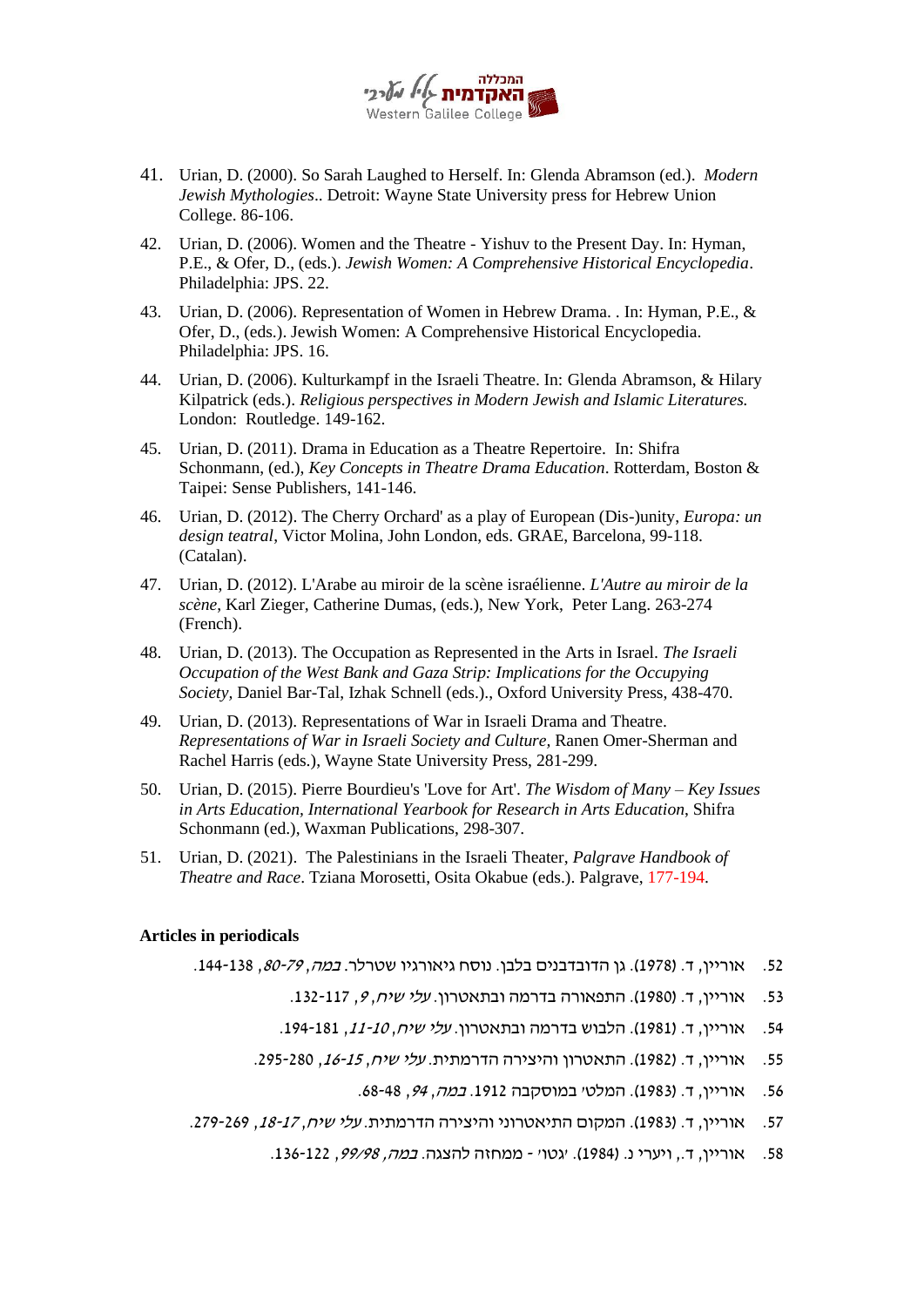

- 59. אוריין, ד. (מרץ 1985). טרטיף בתאטרון 1964- 1984. *עתון 77, 66,* 41-38.
	- .60 אוריין, ד. (1985). הפולמוס על נפש יהודי. *במה, 100*, 78-87.
- .61 אוריין, ד. (1986). עיבודים ותרגומים של יטרטיףי לעברית. *במה, 104*, 85-61
	- .62 אוריין, ד. (1986). קהל ודרמה בתאטרון. *עלי שיח, 24*, 24-9.
	- 63. אוריין, ד. (1987). דראמה ומוסיקה. *דפים למחקר בספרות*, 3, 244-233.
	- 64. אוריין, ד. (1989). המלט של שארו באביניון 1988. *במה, 113-113,* 115-25.
- 65. אוריין, ד. (1990). מאויב למאהב הערבי בתאטרון הישראלי. *במה, 122*, 5-21.
- 66. אוריין, ד. (1992). חוואגיה ביאליק כפל התרבות של הערבי הישראלי בתאטרון הישראלי. *במה, 128*, 70-81.
- 67. אוריין, ד. (1992). הוראת המחזה כטקסט תיאטרלי. *נושאים בחינוך, 1*, 40-66.
- 68. אוריין, ד. (1992). עריכה ומבוא לרב-שיח על התאטרון הפלסטיני. *במה, 129*, 22-44.
	- 69. אוריין, ד. (1993). הערבי בתאטרון הישראלי. *צפון ב',* 248-260.
- 70. אוריין, ד. (1994). השואה והשאלה הערבית׳ בתאטרון הישראלי. *דפים לחקר תקופת* השואה, קובץ י"א .104-85
	- 71. אוריין, ד. (1994). תאטרון בזמן אינתיפאדה. *במה, 135*, 36-19.
- 72. אוריין, ד. (1994). היווצרותה של 'השאלה הערבית' בדרמה העברית. *טורא, ג',* 133-149.
- .73 אוריין, ד. )1994(. "ותצחק חנה" חנה מרון כסלבריטי ברחם פונדקי. בתוך: לוי. ת. ואחרים (עורכים). *תפקידה של שחקנית: חנה מרון. תל אביב:* הגלריה האוניברסיטאית לאמנות, אוניברסיטת תל- אביב, .102-93
	- .74 אוריין, ד. )1995(. שנאת עצמו בתאטרון הישראלי. השסע החילוני-דתי בתאטרון הישראלי. *במה, 138*. 5-20.
	- 75. אוריין, ד. (1995). חיפוש הזהות היהודית בתאטרון הישראלי. *במה, 139,* 144-99.
		- 76. אוריין, ד. (1996). בעלי תשובה בתאטרון. *במה, 143*. 76-51.
		- 77. אוריין, ד. (1997). תאטרון של נשים דתיות-ציוניות. *במה, 145-145*, 20-5.
	- .78 אוריין, ד. )1997(. שברון הלב שגרמו לנו רבותינו' מעשה ברוריא של קבוצת התאטרון הירושלמי". מותר, 6, 48-41.
		- .79 אוריין, ד. )1999(. תאטרון בחברה: התאטרון הישראלי. מותר, ,7 .196-187
			- .80 אוריין, ד. (1999). תאטרון-טלויזיוני. *קשר, 26,* 25-15
	- .81 אוריין, ד. )1999(. חברה בתאטרון: ייצוג הערבי בתאטרון הישראלי -יהודי. דברים, ,<sup>2</sup> .30-19
		- 82. (מבוסס על דמות הערבי בתאטרון הישראלי עם עדכונים ותוספות).
		- 83. אוריין, ד. (2000). לידת הסטריאוטיפ המרוקאי בתאטרון הישראלי. (עיון מחודש בקזבלן 1954). *במה, 159-160*, 47-66.
- 84. אוריין, ד. (2001). חינוך לתאטרון והוראת התאטרון היבטים אידיאולוגיים. *במה*, 164,
	- .69-57 .85
	- .86 אוריין, ד. )2001(. אנשי בראשית. *Studies Hebrew*, *XLII*, .143-105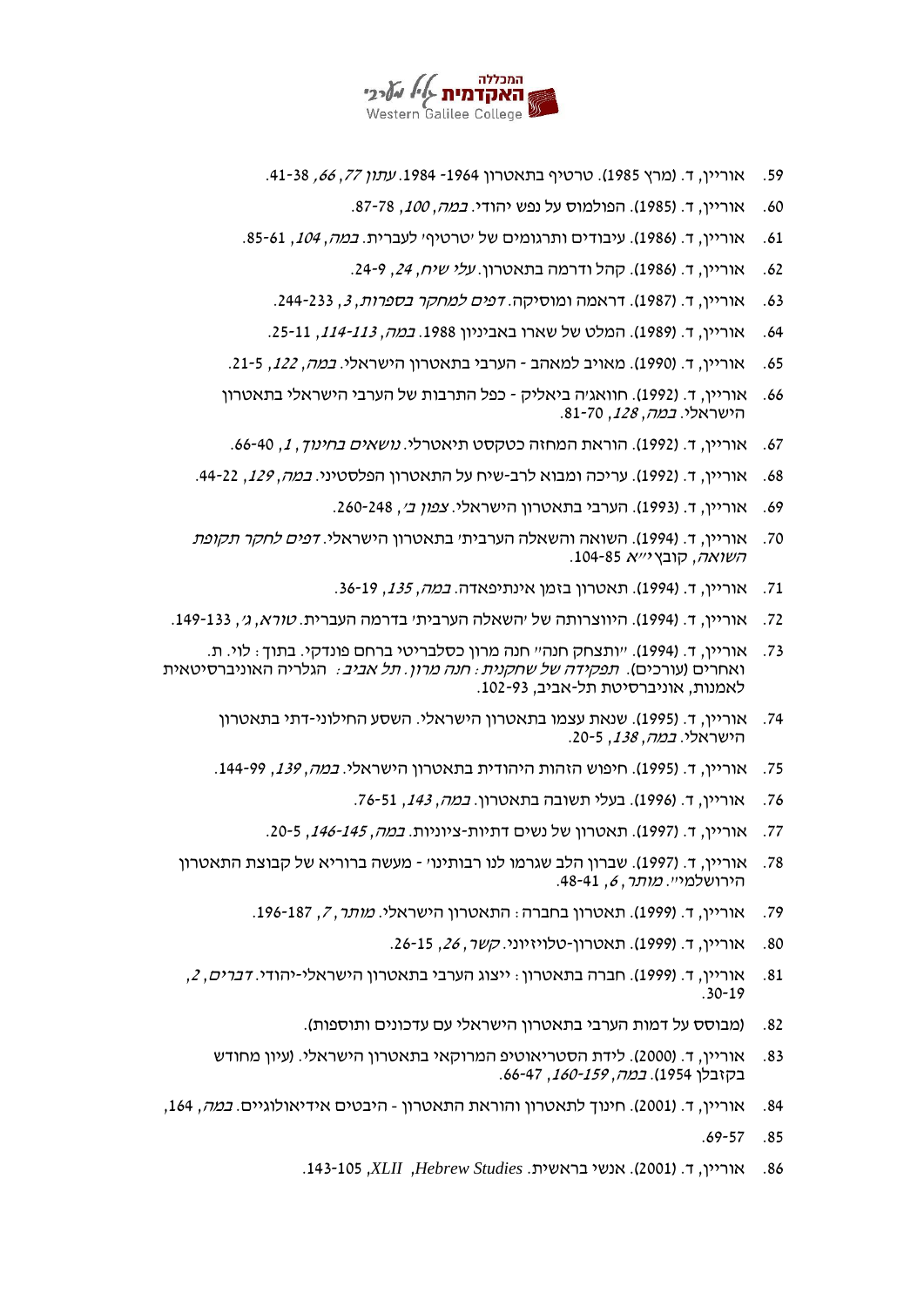

- 87. אוריין, ד. (2001). דרמה חינוכית: מתיאוריה למקרים לימודיים, מופ״ת, 20 עמ׳ vcisrael.macam.ac.il/site/ heb/files/H3A011/files/mofet.doc
	- 88. אוריין, ד. (2009). שישים שנות תיאטרון בישראל. *במות ומסך, 1*, 7-28.
- 89. אוריין, ד. (2001). *ילתפוס את השמיים* זהותם היהודית של הישראלים", *קשר*, 30, .41-31

http://humanities1.tau.ac.il/shalom\_rosenfeld/images/30-heb/5.pdf

- .90 אוריין, ד. (2010). האחר כדמות קומית. עיונים בחינוך, 2-1, 258-244.
- .91 אוריין, ד. (2010). בין קמצוץ פטרוזיליה לעוג מלך הבשן. *צ׳רלי קאצירלי במות ומסך, 5*, .69-54
	- .92 אוריין, ד. (2011). חינוד לאמנות: מילה ריקה. עיונים בחינוד, 5, 88-99.
	- .93 אוריין, ד. )2014(. תיאטרון בעידן טלוויזיוני, עיונים בחינוך, ,10-9 .230-211

.94 אוריין, ד. )2016(. נעים על הבמה )בשנים ,1978 2014(, עיונים בחינוך. ,14-13 .349-335

- 95. Urian, D. (1984). *The Meanings of Costume, a Monograph*. Oakland: Persona Books, pp. 38.
- 96. Urian, D. (1991). The Image of the Arab in Israeli Theatre from Adversary to Lover. In: C. Schumacher and D. Fogg, (Eds.), *Small is Beautiful*, London: Theatre Studies Publications, 127-134.
- 97. Urian, D. (1992). The Image of the Arab in Israeli Theatre from Competition to Exploitation. 1912-1990*. Theatre Research International*, *17(1),* 46-54.
- 98. Urian, D. (1992). The Land Dispute in the Israeli Theatre. *Assaph*, *7*, 161-191.
- 99. Urian, D. (Spring 1993). Arbeit Macht Frei in Toitland Europa. *Theatre Forum*, *3*, 60-67.
- 100. Urian, D. (1993). Les gestes en art dramatique et au theatre: Le motif de l'agenouillement dans 'Le Roi Lear. *Protee*, *21(3),* 69-77.
- 101. http://constellation.uqac.ca/2349/1/Vol\_21\_no\_3.pdf
- 102. Urian, D. (1994). The Holocaust and 'The Arab Question' in the Israeli Theatre". *Assaph*, *9*, 129-147.
- 103. Urian, D. (1994). Gesture in Drama and Theatre the Motif of Kneeling in 'King Lear. *Assaph*, *8*, 35-49.
- 104. Urian, D. (1995). Introduction to *Palestinians and Israelis in the Theatre*, *Contemporary Theatre Review*, *3(2),* 3-14.
- 105. Urian, D. (1995). Theatre and the Intifada*. Contemporary Theatre Review*, *3(2),* 207- 220.
- 106. Urian, D. (1995). Hawaja Bialik' the Double Culture of the Israeli Arab in Hebrew Drama and Israeli Theatre. In: *Palestinians and Israelis in the Theatre*, (Contemporary Theatre Review), *3(2),* 275-286.
- 107. Urian, D. (1995). Genesis of 'The Arab Question' in the Hebrew Drama. *Haifa Studies in Jewish Theatre and Drama*, *1*, 95-108.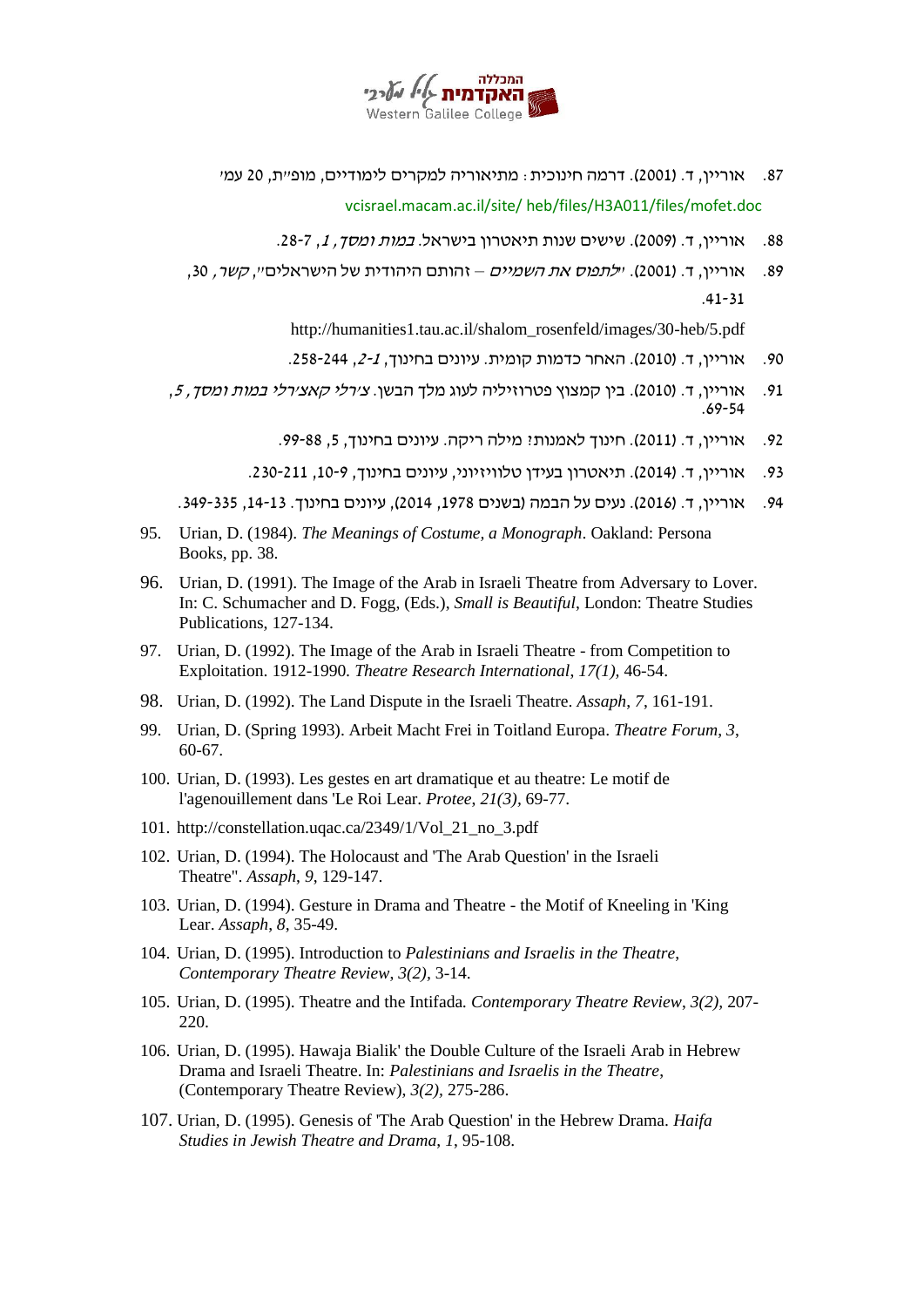

- 108. Urian, D. (1995). The Stereotype of the Religious Jew in Israeli Theatre. *Assaph*, *10*, 131-154.
- 109. Urian, D. (1995). The Emergence of the Arab Image in Israeli Theatre, 1948-1982. *Israel Affairs*, *1(4),* 101-127.
- 110. Urian, D. (1996). The Search for Jewish Identity in the Israeli Theatre. *Israel Affairs*, *3(1),* 128-142.
- 111. Urian, D. (1997). The Enigma of Woman's Theatre According to Halacha. *Assaph, 13*, 167-195.
- 112. Urian, D. (1998). Baalei Teshuvah (Returnees to the Religious Fold) in Israeli Theatre. *Israel Affairs, 4(3-4),* 230-252.
- 113. Urian, D. (2000). Games in the Back Yard'- Rape at the Theatre. *Contemporary Theatre Review*, *10(2),* 105-124.
- 114. Urian, D. (2000). Drama in Education: From Theory to Case Studies. *Contemporary Theatre Review*, *10(2),* 1-9.
- 115. Urian, D. (2000). Israeli Theatre and the Ethnic Problem: The Case of Nola Chilton, *Assaph*, *16*, 135-156.
- 116. Urian, D. (2001). Mizrahi and Ashkenazi in the Israeli Theatre. *Arabic and Middle Eastern Literatures*, *4(1),* 19-36.
- 117. Urian, D. (2002). Zionism on the Hebrew Stage. In Karash, E., (ed.). *Israel: The First Hundred Years*, *3*. London: Routledge. 43-55.
- 118. Urian, D. (2002). Arab na Scenie Izraelskiej. *Dialog*, 1-2, 131-153. Translated and adapted from English into Polish.
- 119. Urian, D. (2002). Israeli Theatre: A Sociological Perspective. *The Sociology of Theatre, (Contemporary Theatre Review)*, *12(3),* Maria Shevtsova and Dan Urian eds. 67-95.
- 120. Urian, D. (2002). Introduction, the Sociology of Theatre. *The Sociology of Theatre*, *(Contemporary Theatre Review), 12(3),* with Maria Shevtsova, 1-8.
- 121. Urian, D. (2002). Between Zionism and Post-Zionism in Israeli Theatre (Deconstruction, 1999). *Kesher*, *31*, 37-46.
- 122. Urian, D. (2002). The Arab in the Plays of Hanoch Levin From 'Queen of the Bath' through 'Murder'. *Hebrew Studies, XLIII*, 217-232.
- 123. Urian, D. (2003). The Arab in Israeli Drama and Theatre. *Palestine-Israel Journal*, *10(2),* 106-112. (English) http://www.pij.org/details.php?id=48
- 124. Urian, D. (2004). To Catch the Sky The Jewish Identity of Israel. *Modern Jewish Studies*, *3(1),* 33-49.
- 125. Urian, D. (2005). al-Arabi fi al-Televizion al-Esraeli (The Arab in the Israeli Television). *Qadaya Israelia, 20*, 95-109. (Arabic).
- 126. Urian, D. (2006). Sharkion wa ashkinazion, kisat hob okhra. (Mizrachi and Ashkenazi Jews: An Other Love Story], *Qadaya Israelia, 22*, 107-121. (Arabic).
- 127. Urian, D. (2006). al-Mmarash al-Esraelia wi-Moshkeila al-Taefeia [The Ethnic Problem in the Israeli Theatre]. *Qadaya Israelia, 21*, 79-104. (Arabic).
- 128. Urian, D. (2011). Sefrou and Baghdad. *Israel Affairs, 17(4),* 542-562.